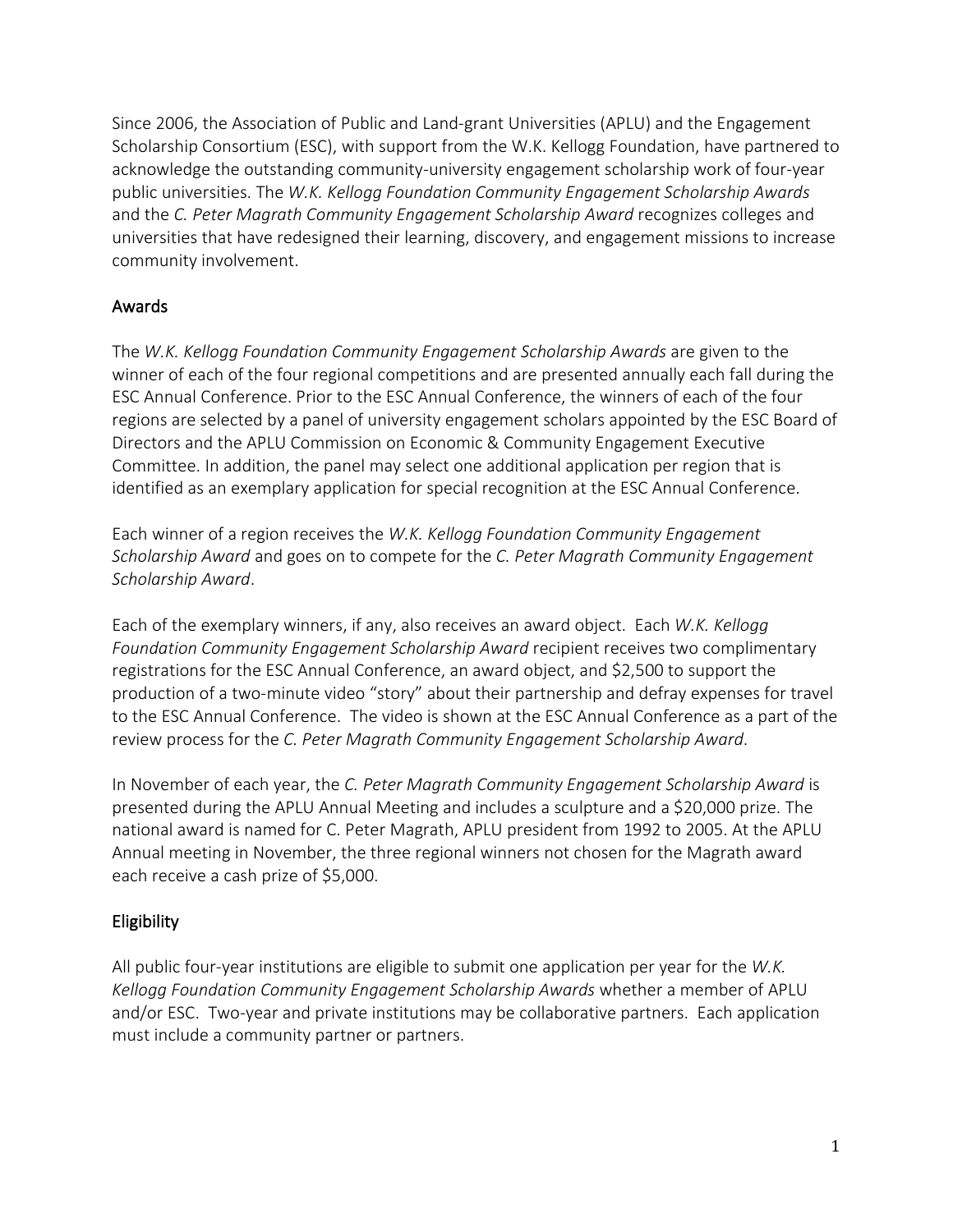Community-university engagement partnerships that are featured in the applications should exemplify the description of engaged institutions found in the Kellogg Commission on the Future of State and Land-Grant Universities' report: [Returning to Our Roots: The Engaged Institution.](http://www.aplu.org/library/returning-to-our-roots-the-engaged-institution)

To be successful, the application must include both partnership and engagement scholarship descriptions as described in the Carnegie Foundation's *[Elective Community Engagement](http://nerche.org/index.php?option=com_content&view=article&id=341&Itemid=92)  [Classification.](http://nerche.org/index.php?option=com_content&view=article&id=341&Itemid=92)* That is, community-university engagement partnerships must illustrate a *"collaboration between institutions of higher education and their larger communities (local, regional/state, national, global) for the mutually beneficial exchange of knowledge and resources in a context of partnership and reciprocity."* The engagement includes *"collaborative, reciprocal partnerships and public purposes"* and may be a part of *"teaching, research and creative activity, and/or service; i.e., community engagement as part of faculty roles."*

A successful application explains how scholarship addressing community needs was a part of the partnership through teaching/learning, research/creative activity, and/or service.

Scholarship should include but is not limited to *"documentation of community response to …. programs, other evaluations or studies of impacts and outcomes of outreach or partnership, and how activities engage faculty, students, and community in mutually beneficial and respectful collaboration."* Further, *"Characteristics of scholarship within research and creative activities include (but are not limited to) the following: applying the literature and theoretical frameworks in a discipline or disciplines; posing questions; and conducting systematic inquiry that is made public; providing data and results that can be reviewed by the appropriate knowledge community, and can be built upon by others to advance the field." (*quotes are from the Carnegie engaged university guidelines).

Each institution may submit one application. Applications must include two letters. One letter must be an endorsement from the president/chancellor of the institution. The letter should provide evidence of the institutional commitment to engagement, such as citing mission, engagement plan, or organizational structure. The second letter must be from a community partner or consortium of partners. This letter must provide evidence of collaboration, reciprocity, mutual benefit, and the roles of community partners.

An institution winning the *C. Peter Magrath Community Engagement Scholarship Award* may compete the year immediately following receipt of the Magrath Award, but it must focus on a partnership that is substantially different from the winning partnership.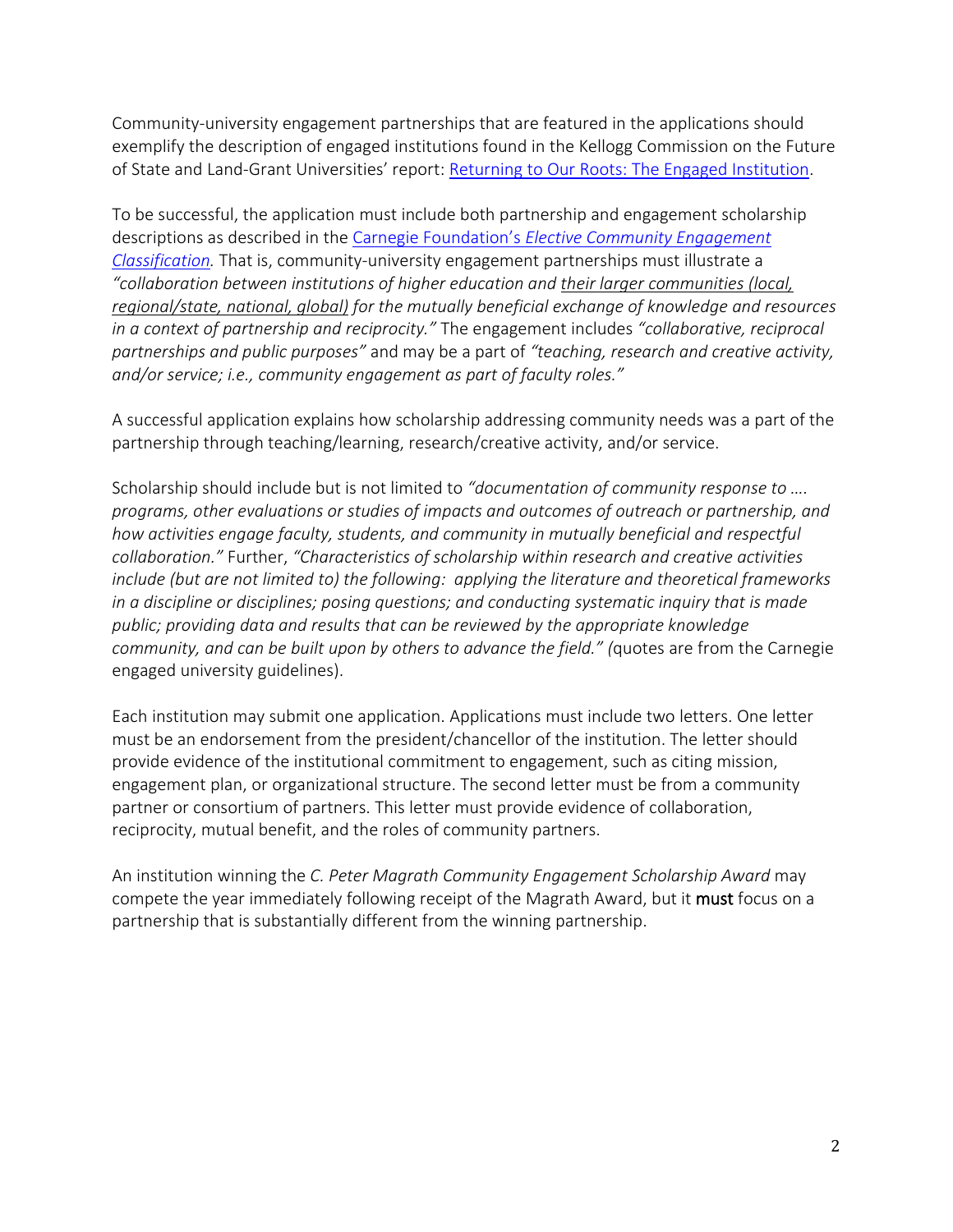#### Submission Guidelines and Competition Rules

Applications will be grouped by the following ESC geographic regions. The review panel reserves the right to combine regions in the absence of a critical mass of applicants.

#### Northeast

Connecticut, Delaware, District of Columbia, Maine, Maryland, Massachusetts, New Hampshire, New Jersey, New York, Pennsylvania, Rhode Island, Vermont, Virginia, and West Virginia

#### North Central

Canada, Illinois, Indiana, Iowa, Kansas, Michigan, Minnesota, Missouri, Nebraska, North Dakota, Ohio, South Dakota, and Wisconsin

#### South

Alabama, Arkansas, Florida, Georgia, Kentucky, Louisiana, Mississippi, North Carolina, Puerto Rico, South Carolina, Tennessee, and Virgin Islands

#### **West**

Alaska, American Samoa, Arizona, California, Colorado, Guam, Hawaii, Idaho, Mexico, Micronesia, Montana, Nevada, New Mexico, Northern Mariana Islands, Oklahoma, Oregon, Texas, Utah, Washington, and Wyoming.

When an institution from outside the U.S. states or territories listed above applies, it will be included in the region that is geographically the closest.

#### Application Submission

The following application elements will be submitted online:

- Abstract Page: 300-word limit
- Narrative Response to Sections 2-5.
	- o Section 2: 500 words
	- o Section 3.1: 500 words
	- o Section 3.2: 500 words
	- o Section 4: 500 words
	- o Section 5: 500 words
- Appendix (8-page limit, must be submitted as one file)

Appendices must be submitted as one file.

Note: URLs are not accepted.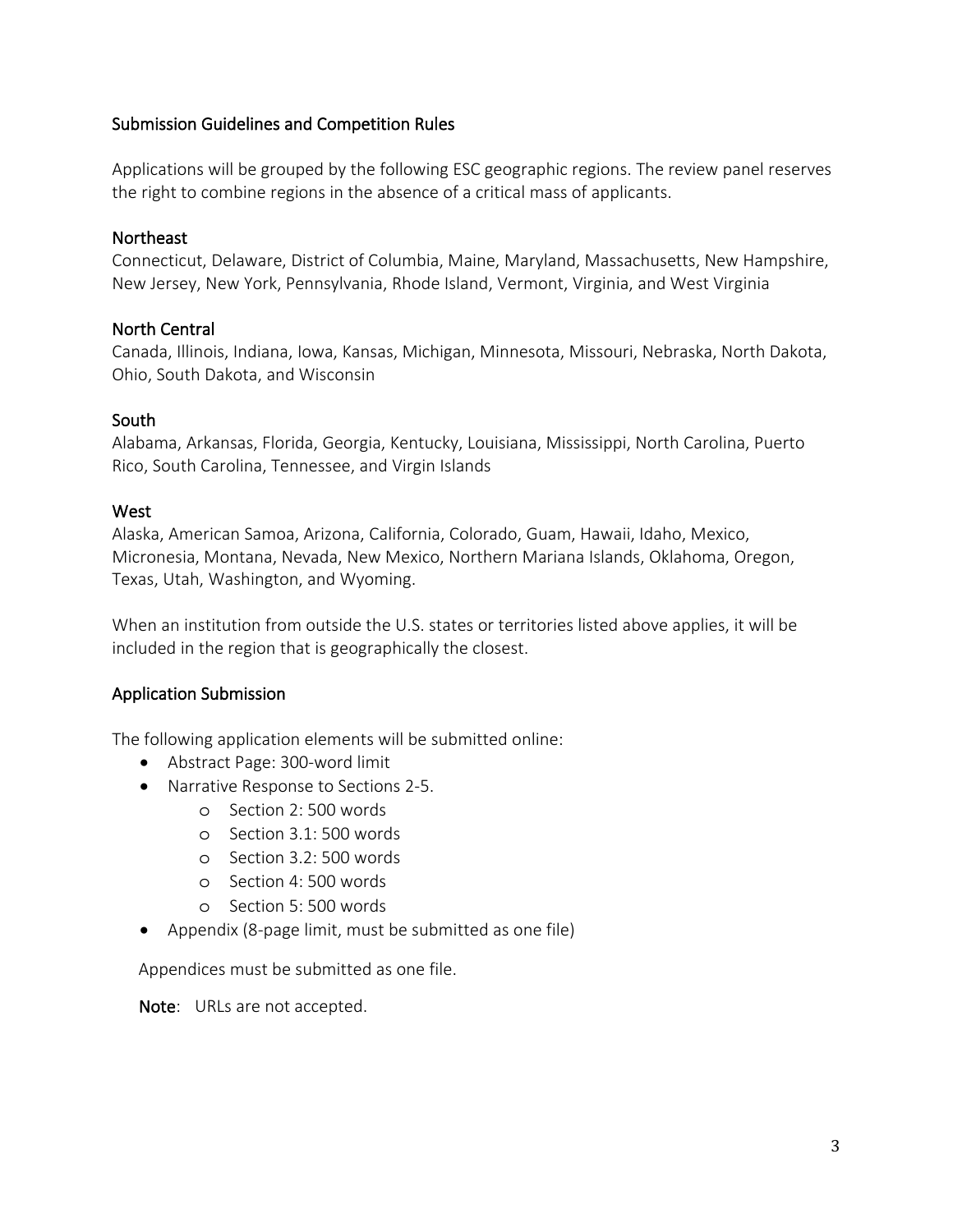#### Section 1: Significance of the Engagement Partnership

## 1. Abstract

Summarize the community-university partnership and the scholarship embedded in the partnership. *Describe how the partnership intentionally studies community issues, jointly derives solutions and then "publicizes" what was discovered.* It should be a concise description that can be used on the ESC website, the ESC Annual Conference program, the APLU website, and the program for the APLU Annual Meeting.

## Section 2: Relationship and Reciprocity Between the Community and University

## 2. Describe the issue, its significance, the relationship between the university and community, and how reciprocity is a part of the relationship:

Who are the university and community partners? How does an engaged partnership fit into the mission, values and organizational structure of the university? Who are the key community and university partners? How did the university and community work together: what was the role of each partner and what was accomplished? Provide evidence of shared decision-making and partnership empowerment.

## Section 3: Impacts

## 3.1 Impact on Community Partner or Partners

What were the anticipated benefits for community partners? What changes have occurred in the community? Change indicators should include, but not be limited to knowledge generation and sharing, economic, social and educational outcomes within the community, as well as additional dollars generated through grants, contributions, fees, etc. Identify initial funding that supported development of this engagement scholarship initiative and describe how you are addressing sustainability.

#### 3.2 Impact on University Partner or Partners

What were the anticipated benefits for university? What has been the effect on the university? How has the university-community partnership affected the missions of the university and what has changed?

Outcomes must include scholarship (as defined on page 2 of this document), and may also include (but are not necessarily limited to) student success and development of human capital.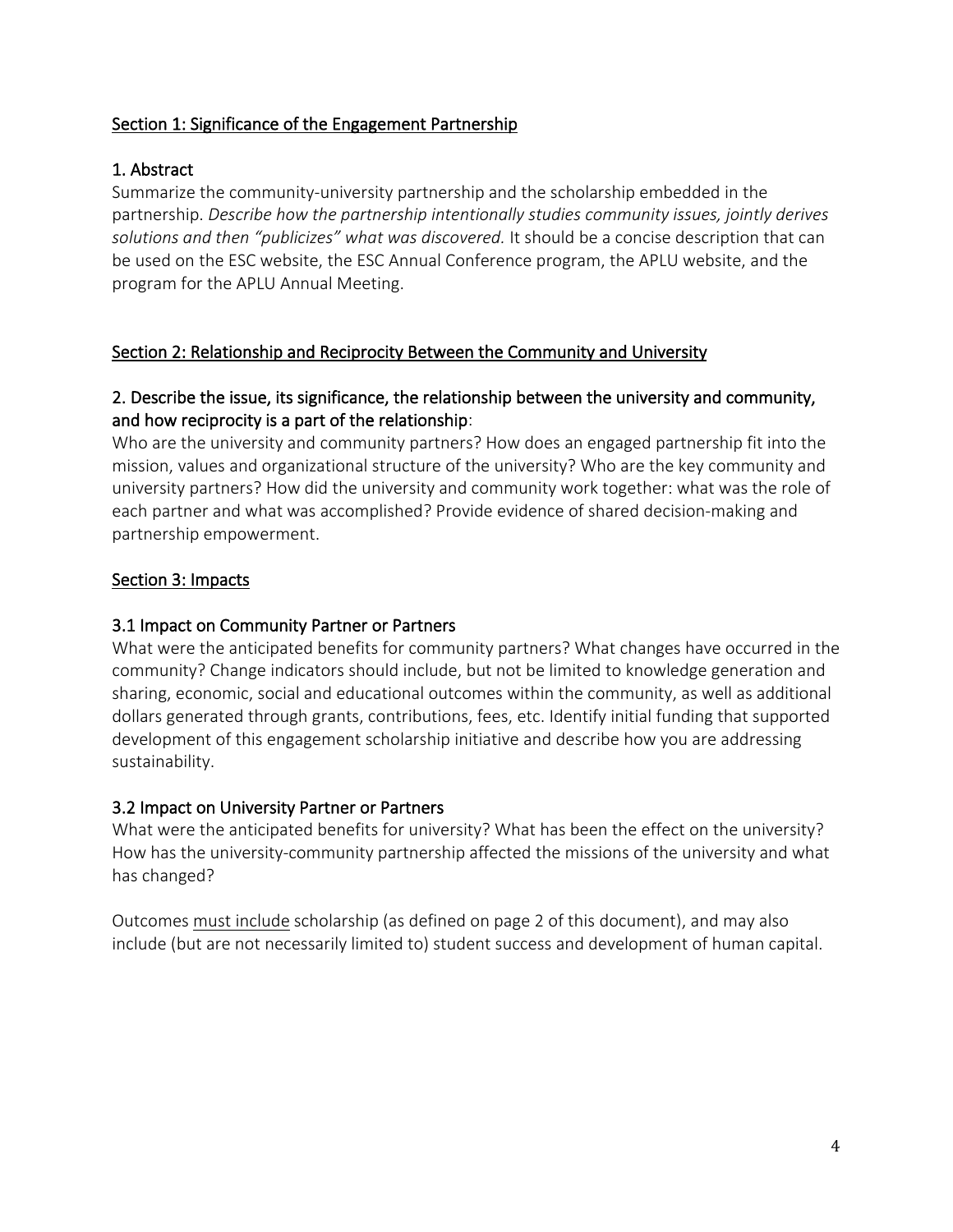## Section 4: Lessons Learned and Best Practices

## 4. Lessons Learned and Best Practices

What were the challenges for the community and university partners and how were those challenges met? What conclusions and best practices can be drawn from the partnership? These could include but are not limited to: the processes of being partners and sustaining a partnership, innovative solutions to community issues, changes in the partnership or changes within one of the partners.

Applicants must include information about how these conclusions and best practices have been documented and shared publicly.

## Section 5: Future

5. What are the future plans for this partnership? How will the partners continue to work together or how will they determine when the partnership is concluded? The awards and cash prizes will be presented to institutions to use appropriately. Please describe how the awards would contribute to the advancement of engagement activities. For example, the recognition and/or award dollars may be used to:

- Sustain and/or enhance this or other partnerships and scholarship;
- Incubate new engagement projects;
- Support university/community partners;
- Recognize individual engagement contributions.

Section 6: Appendix (8-page limit, submitted as one file)

6. Applications must include two letters as part of the appendix. One letter must be an endorsement from the president/chancellor of the institution. The letter should provide evidence of the institutional commitment to engagement, such as citing mission, engagement plan, or organizational structure. The second letter must be from a community partner or consortium of partners. This letter must provide evidence of collaboration, reciprocity, mutual benefit, and the roles of community partners.

Applicants are required to include documents that describe the impact of the partnership. This could include summaries of evaluations, letters of support, news releases, scholarly products, etc.

Note: URLs are not accepted. Appendices must be submitted as one file.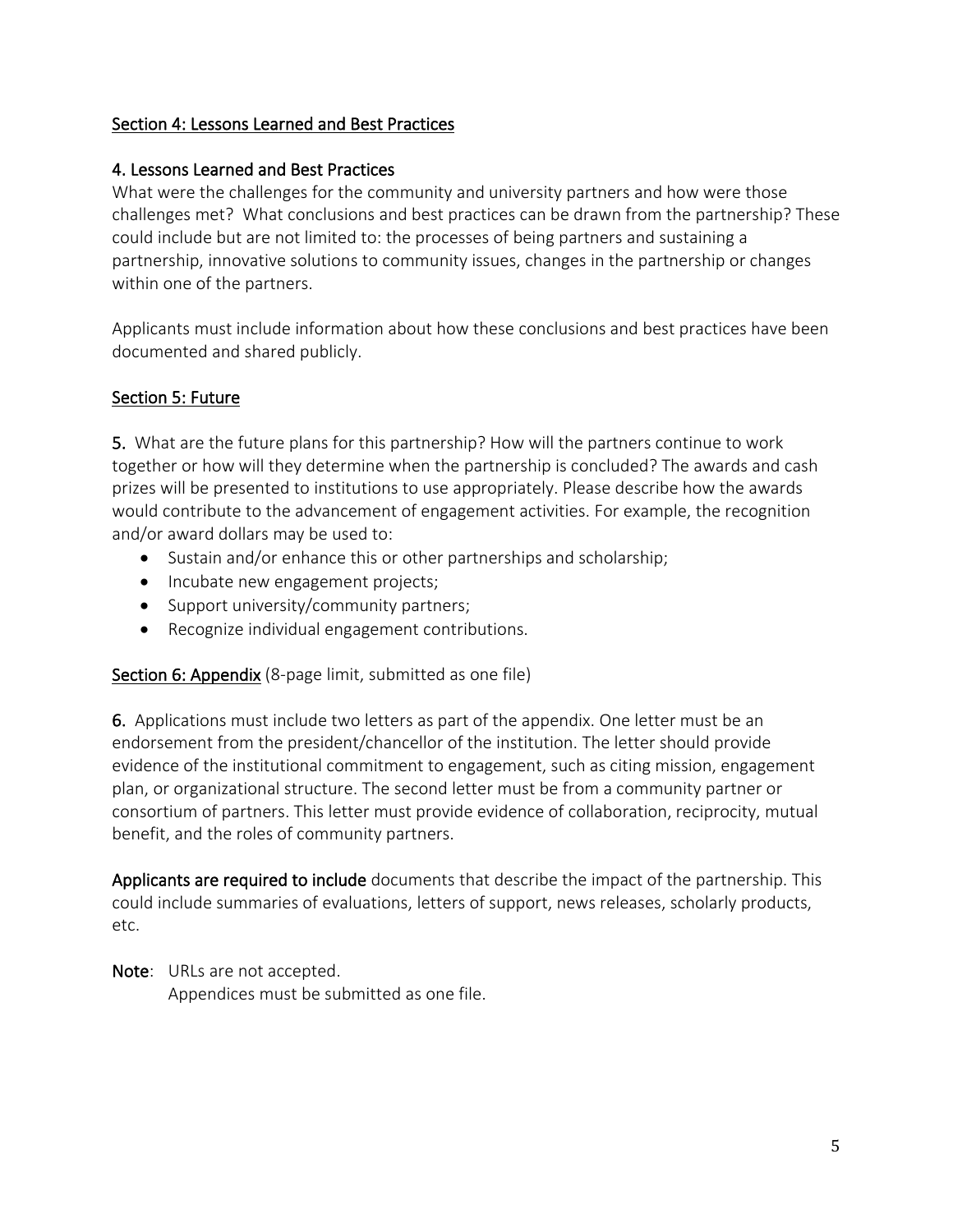#### Application and Activities Timeline

March - April: Prepare application.

## Monday May 2 by midnight (Eastern Time): Submit electronic applications

A panel of university engagement scholars appointed by the ESC Board of Directors and the APLU Commission on Economic & Community Engagement Executive Committee will review applications. Panel membership will avoid conflicts of interest. Panelists will review proposals from a region other than their own to avoid any conflict of interest.

May 26-27: Regional winners notified.

**June 1 – Aug 13** Regional winners must submit a two-minute video story about their partnership. The story will be shown at the ESC Annual Conference and will be posted on the APLU website. The two-minute videos will be used to provide examples of engagement scholarship and must therefore be complete, standalone portrayals of the projects, including evidence of the scholarship produced.

Sept 21-22: *W.K. Kellogg Foundation Community Engagement Scholarship Award* winners will accept their awards and make short presentations during the Community Engagement Scholarship Awards Session at the 21<sup>st</sup> Annual Conference of the Engagement Scholarship Consortium (ESC) at the University of Georgia campus in Athens, GA.

Kellogg winners will later compete in closed-door presentations for the grand prize *C. Peter Magrath Community Engagement Scholarship Award* by presenting a short overview of their partnership and respond to questions posed by a panel chaired by a president/chancellor. Panelists will include the chair of the APLU Commission on Economic & Community Engagement, the president of the Engagement Scholarship Consortium, a community member, and the president of the Academy of Community Engagement Scholars. Presenters may include appropriate representatives of the community partner(s) and the university.

Nov 6-8: The winner of the *C. Peter Magrath Community Engagement Scholarship Award* will be announced during the APLU Annual Meeting taking place in Denver, CO. All Kellogg awardees are expected to present during the conference at the Institutional Strategies session. Exact date/time TBD.